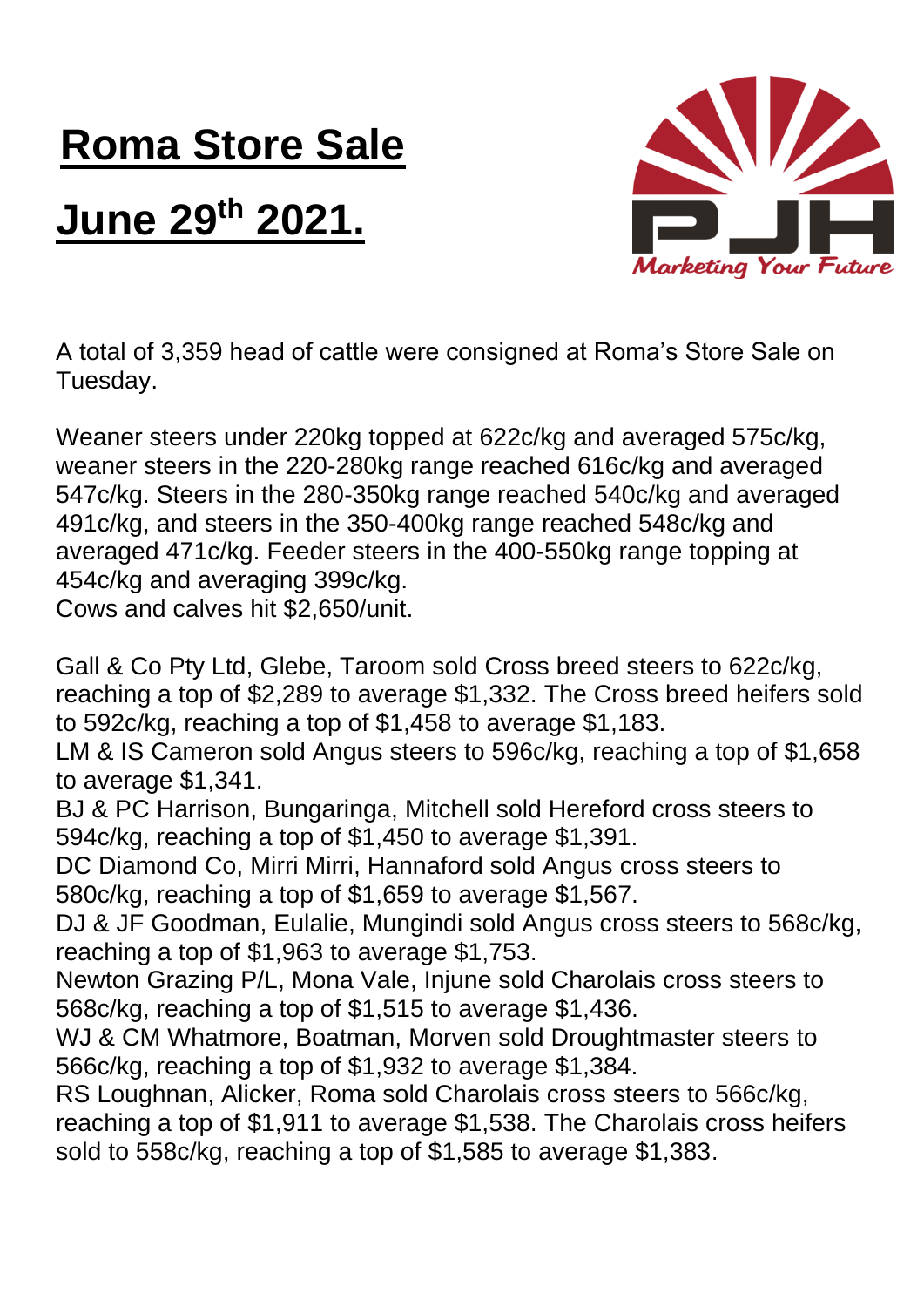Bangor Cattle Co Pty Ltd, Bangor, Mungallala sold Charolais steers to 564c/kg, reaching a top of \$1,394 to average \$1,394. The Charolais heifers sold to 524c/kg, reaching a top of \$1,258 to average \$1,258. LL & SD Bode, Percol Plains, McKinlay sold Charolais cross steers to 560c/kg, reaching a top of \$1,443 to average \$1,306. The Angus heifers sold to 594c/kg, reaching a top of \$1,660 to average \$1,039.

JR & RM & MD & FE Bidgood, Katoomba, Injune sold Charolais cross steers to 554c/kg, reaching a top of \$1,667 to average \$1,519.

AR & SM Russell, Gladysvale, Augathella sold Angus cross steers to 550c/kg, reaching a top of \$1,958 to average \$1,489.

CF & JV Creagh, Varna, Charleville sold Brangus steers to 548c/kg, reaching a top of \$1,549 to average \$1,384.

PJ & ME Brennan, For Far, Mitchell sold Charbray steers to 546c/kg, reaching a top of \$1,993 to average \$1,668. The Charolais cross heifers sold to 530c/kg, reaching a top of \$1,500 to average \$1,412.

Robert Arthur Pollock, Carlton, Roma sold Droughtmaster steers to 540c/kg, reaching a top of \$1,114 to average \$1,114.

Green Family Trust, Mogera Stn, Adavale sold Angus cross steers to 528c/kg, reaching a top of \$1,749 to average \$1,402.

Bronte Cattle Co, Bronte, Charleville sold Santa steers to 526c/kg, reaching a top of \$1,541 to average \$1,541. The Santa heifers sold to 462c/kg, reaching a top of \$1,299 to average \$1,299. The Santa cows and calves sold to \$2,650 to average \$2,508.

Seawright Investments, Comet Downs, Injune sold Santa steers to 500c/kg, reaching a top of \$1,709 to average \$1,699.

The Bottle Tree Cattle Trust, Karalee Plains, Wandoan sold Brangus cross steers to 492c/kg, reaching a top of \$2,702 to average \$1,519. Wellwater Pastoral Co, Wellwater, Tambo sold Santa steers to 420c/kg, reaching a top of \$2,400 to average \$2,073. The Santa heifers sold to 450c/kg, reaching a top of \$1,887 to average \$1,642. The Santa cows sold to 236c/kg, reaching a top of \$1,525 to average \$1,343.

Heifers under 220kg topped at 594c/kg and averaged 516c/kg, while heifers in the 220-280kg range topped at 568c/kg and averaged 486c/kg. Heifers in the 280-350kg range topped at 504c/kg, averaging 404c/kg. Heifers in the 350-450kg range topped at 476c/kg, averaging 357c/kg.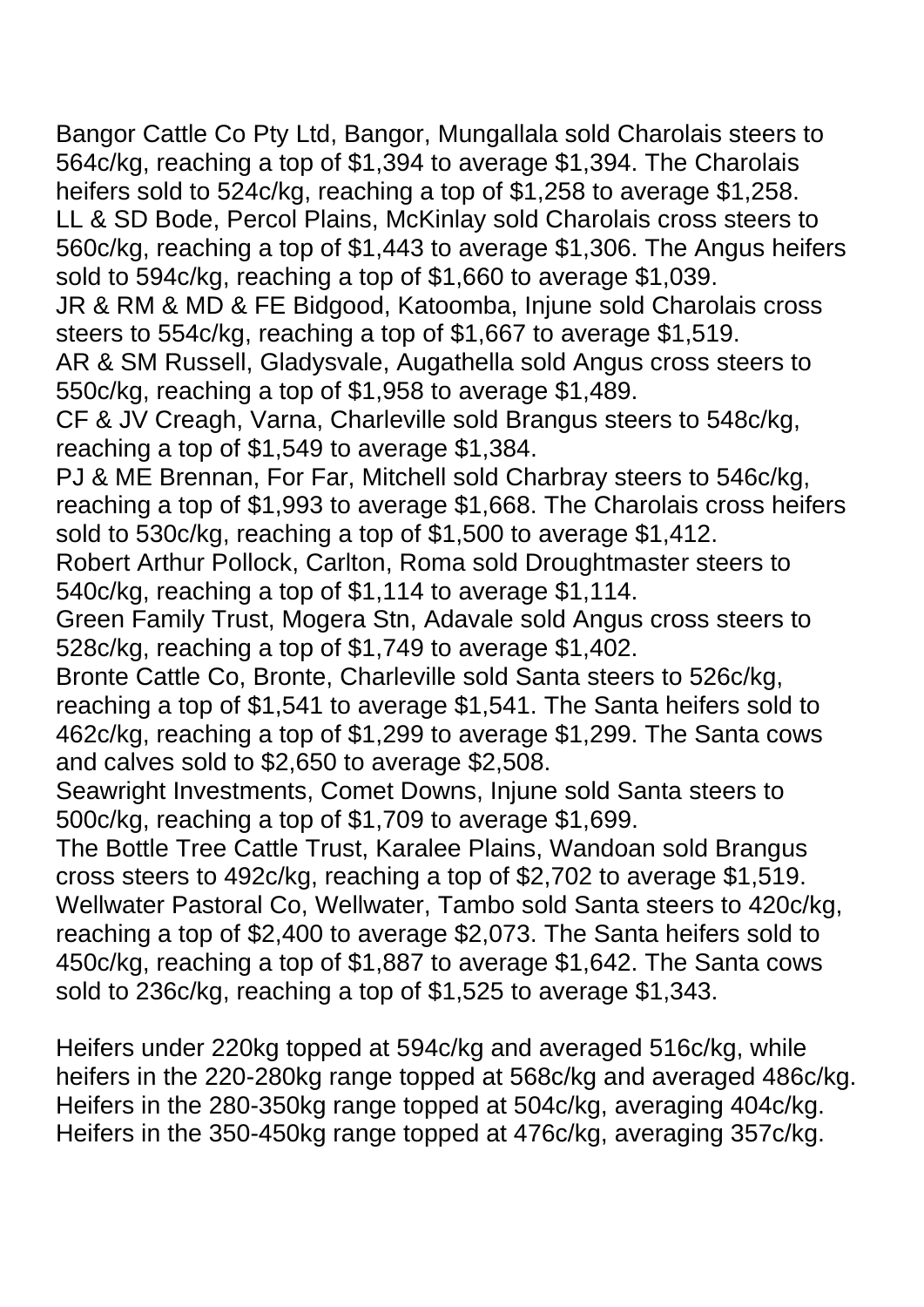Cows in the 300-400kg range reached 316c/kg and averaged 275c/kg, while cows in the 400kg-500kg range reached 285c/kg and averaged 264c/kg. Cows over 500kg topped at 300c/kg, averaging 280c/kg.

Loughnan Farming Pty Ltd, Avenel, Roma sold Santa cross cows to 316c/kg, reaching a top of \$1,624 to average \$1,500.

Golden Pastoral Holdings sold Santa cross cows to 300c/kg, reaching a top of \$2,188 to average \$1,857.

Rosemary Ford, Hillcrest, Roma sold Santa cross cows to 290c/kg, reaching a top of \$1,892 to average \$1,892.

RA & CL Bain, Mt Eden, Roma sold Charolais cross cows to 281c/kg, reaching a top of \$1,893 to average \$1,651.

## *NEXT STORE SALE IS 6 th JULY PJH SELL 1 st POSITION*